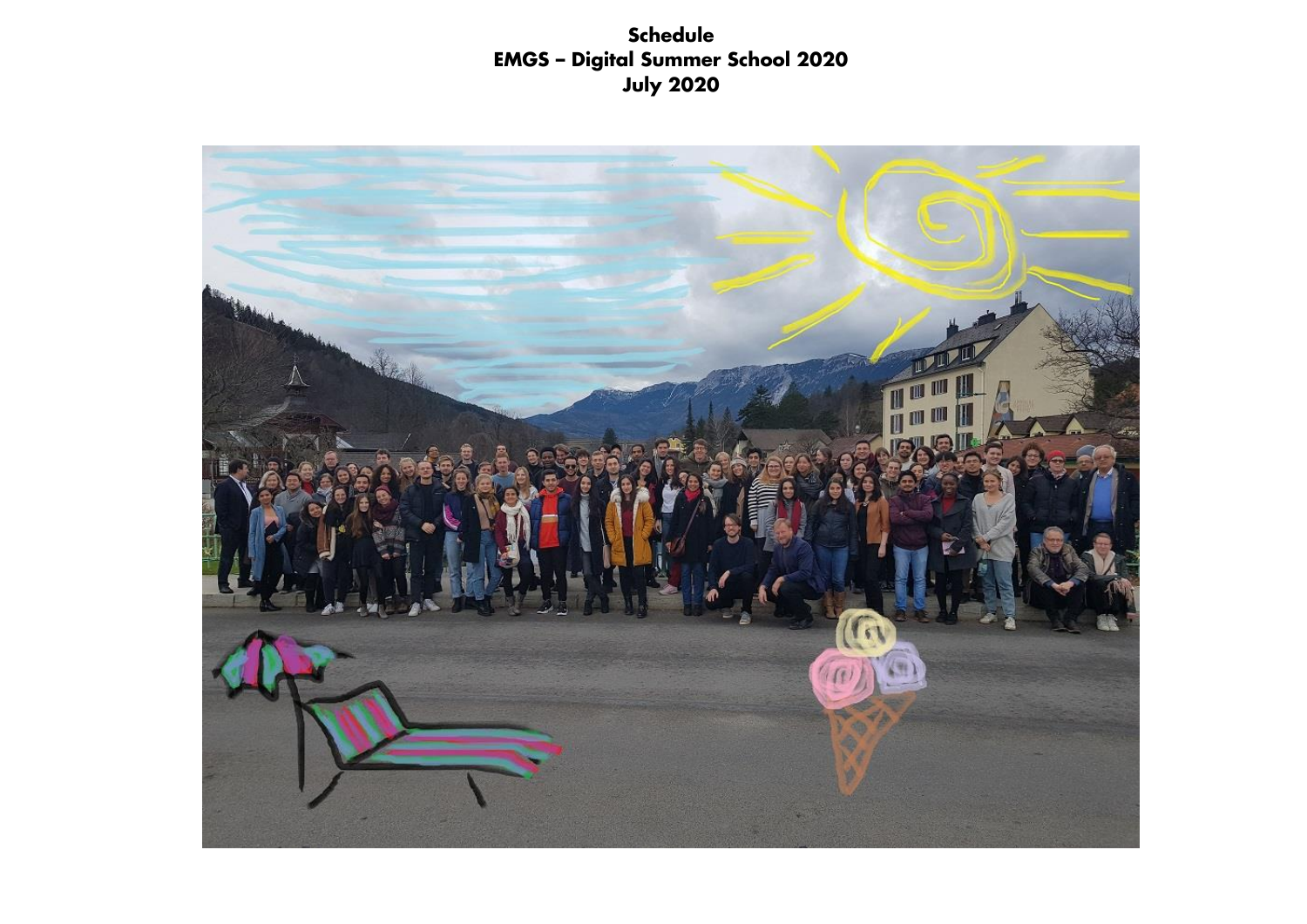| <b>Time</b>     | <b>Agenda</b>                                                                | Room / Zoom Links                                                  |
|-----------------|------------------------------------------------------------------------------|--------------------------------------------------------------------|
| $10:00 - 10:30$ | Introduction                                                                 | $https://uni-$                                                     |
|                 |                                                                              | leipzig.zoom.us/j/93540223648?pwd=NkcxRFlaMTQ4eStsdldSVUdlQjU2Zz09 |
| $10:30 - 12:00$ | Key-Note by Fiona Dove (Transnational Institute): The struggles for a future | https://uni-                                                       |
|                 | beyond Covid-19                                                              | leipzig.zoom.us/j/93540223648?pwd=NkcxRFlaMTQ4eStsdldSVUdlQjU2Zz09 |
| $11:30 - 13:00$ | Coffee Room open                                                             | https://uni-                                                       |
|                 |                                                                              | leipzig.zoom.us/j/95444003128?pwd=V3o3ZmJGZmxMQXlXT2lFZS9iSFFTQT09 |
| $13:00 - 15:00$ | Students' Project I: Making the Classroom a Safe(r) Space: Promoting         | $https://uni-$                                                     |
|                 | Intersectionality                                                            | leipzig.zoom.us/j/96621784945?pwd=V0taZ0p6MkdPOHFvTzVIUmc0SktTUT09 |
| $15:00 - 16:00$ | Student's Project II: Student's Journal on GS (Ruben Janze Lindberg) +       | https://uni-                                                       |
|                 | Justyna Arendarska (Wroclaw), Matthias Middell (Leipzig)                     | leipzig.zoom.us/j/95230393273?pwd=aGcxSW5XNFRrTmZJejFWaFlZNEhCUT09 |
| 17:00           | Presentation of Student's videos and photos                                  | $https://uni-$                                                     |
|                 |                                                                              | leipzig.zoom.us/j/91232378013?pwd=TTBmYVFBWGQzTTdZTmR6WTRsUWVadz09 |

## **July 3rd (Friday)**

| <b>Time</b>     | <b>Agenda</b>                    | <b>Room</b>                                                        |
|-----------------|----------------------------------|--------------------------------------------------------------------|
| $10:00 - 11:00$ | Meeting with 2nd Year University | Ghent:                                                             |
|                 |                                  | https://zoom.us/j/93906100578?pwd=TTJ1ZkV1eDdGQ0xKcURNamI2RTNBQT09 |
|                 |                                  | Leipzig:                                                           |
|                 |                                  | https://uni-                                                       |
|                 |                                  | leipzig.zoom.us/j/92438166784?pwd=Qk9jL3lXTURtZmJ2cTU1MFNxK0NMdz09 |
|                 |                                  | Roskilde:                                                          |
|                 |                                  | https://ruc-                                                       |
|                 |                                  | dk.zoom.us/j/61462273777?pwd=S29YTUgycGs0dC9zRlhsWlJsVFN5dz09      |
|                 |                                  | London:                                                            |
|                 |                                  | Vienna:                                                            |
|                 |                                  | https://moodle.univie.ac.at/course/view.php?id=153359              |
|                 |                                  | Wroclaw:                                                           |
|                 |                                  | https://uni-                                                       |
|                 |                                  | leipzig.zoom.us/j/94321016448?pwd=enNVZmtjckpEeTlLTTJnN094czJidz09 |
|                 |                                  |                                                                    |
| $11:00 - 12:30$ | <b>Master Thesis Workshop</b>    | Ghent:                                                             |
|                 |                                  | https://zoom.us/j/93906100578?pwd=TTJ1ZkV1eDdGQ0xKcURNamI2RTNBQT09 |
|                 |                                  | Leipzig:                                                           |